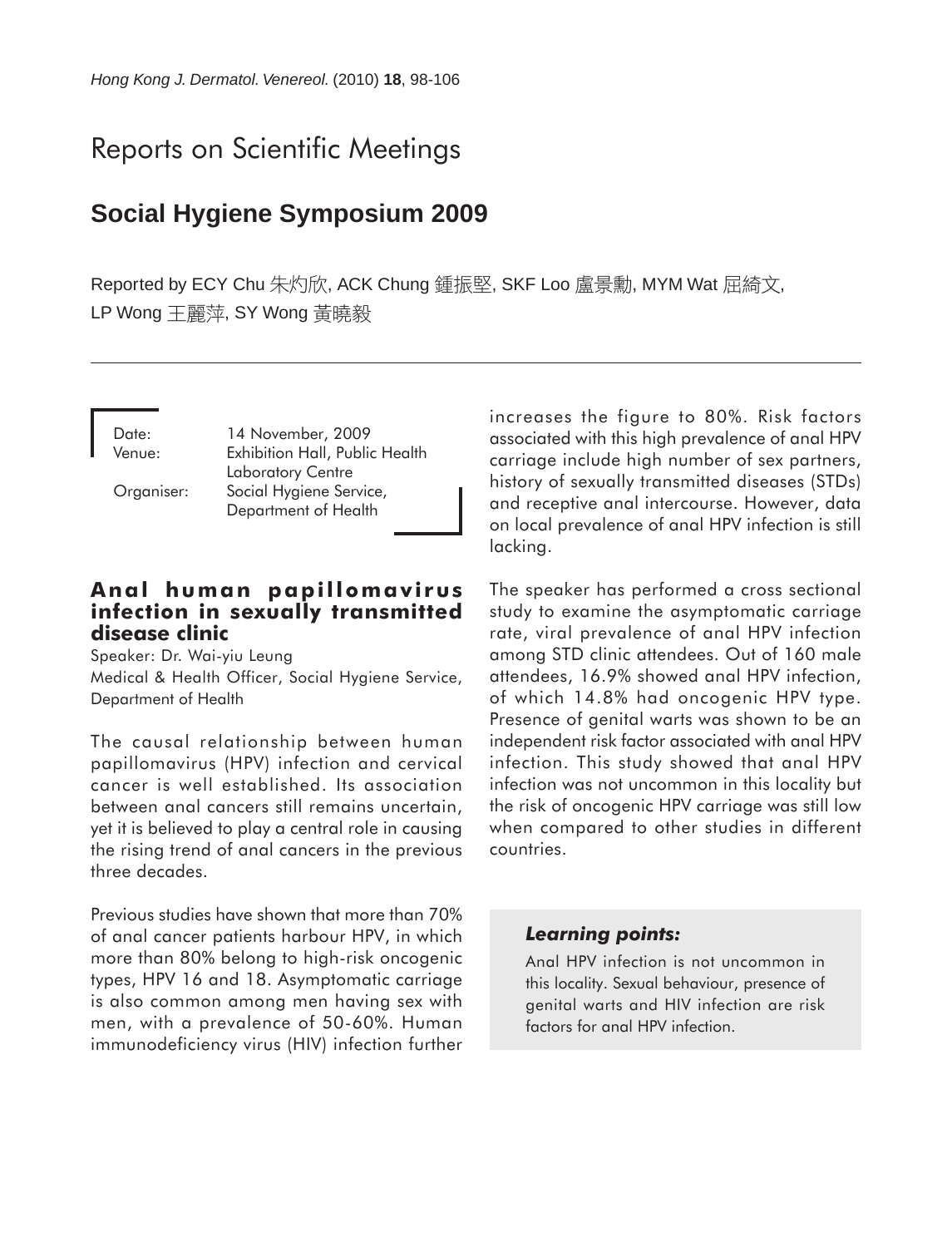## **Diagnosis of gonococcal urethritis by Gram stain and microscopy - What is our standard?**

Speaker: Dr. Chi-keung Kwan Medical & Health Officer, Social Hygiene Service, Department of Health

Gonococcal urethritis (GC) presents with disgusting symptoms such urogenital milky discharge or dysuria. It is difficult to differentiate between gonococcal urethritis and nongonococcal urethritis (NGU) just by history and clinical examination alone. Empirical treatment may induce drug resistance. On the other hand, if treatment is delayed till the culture result returns, complications and the spread of infections may be increased. Gram stain and microscopy of smear from the urogenital tract is performed in order to reach the preliminary diagnosis of GC. Then treatment can be given simultaneously. As a result, urethral / cervical smear may be an effective solution bridging these two dilemmas − drug resistance and treatment delay. A retrospective study was performed to review all available patients' records who attended the Social Hygiene Clinics with urogenital (urethral / cervical) smear done during July 2005 to June 2008 and the results were compared with culture done by modified Thayer Martin medium to determine the sensitivity and specificity of microscopy in the diagnosis of gonorrhoea.

Overall, a total of 68,709 microscopies were done for gonorrhoea during the three-year study period. Of these, 4,049 smears (6%) were reported to have Gram negative intracellular diplococci, in which 3,567 smears were true positive with confirmation by subsequent positive GC culture. In contrast, there were 64,660 smears reporting the absence of GC in which 354 were false negative smears as they were subsequently confirmed by positive GC culture. The overall sensitivity and specificity of microscopy for diagnosis of gonorrhoea were 91.0% (95% confidence interval: 90.8%-91.2%) and 99.3% (95% confidence interval: 99.2%-99.4%) respectively. If the analysis is breaking down by

gender, the sensitivity in male patient (94.9%) is much higher than female patients (54.0%). However, the specificity is similar in both male (98.8%) and female (99.8%). These results are compatible with other studies done in UK. In summary, Gram stain and microscopy may be a simple and cost-effective diagnostic tool for gonococcal urethritis. High specificity may provide a good support of initiating instantaneous treatment without the need to wait for culture result.

#### *Learning points:*

Urogenital smear is highly sensitive and specific for the diagnosis of GC. This provides a good rationale for initiating treatment before waiting for culture result in order to limit disease spread and complications.

# **The epidemiology and seroprevalence of genital herpes in sexually transmitted infections clinic attendees in Hong Kong**

Speaker: Dr. Fong-ching Ip Medical & Health Officer, Social Hygiene Service, Department of Health

Herpes genitalis (HG) is one of the most common sexually transmitted infections in Hong Kong and other countries. Most HG is caused by herpes simplex virus type 2 (HSV-2).

In Hong Kong, the seroprevalence and epidemiology of HSV-2 infection is not known. The study aimed at determining the seroprevalence and epidemiology of HSV-2 infection in sexually-transmitted infections (STI) clinic attendees in Hong Kong by the use of a commercially available serology kit. The kit works by detecting the HSV-2 type-specific IgG antibody against glycoprotein G-2. The sociodemographic, clinical and behavioural factors of the attendees were also recorded.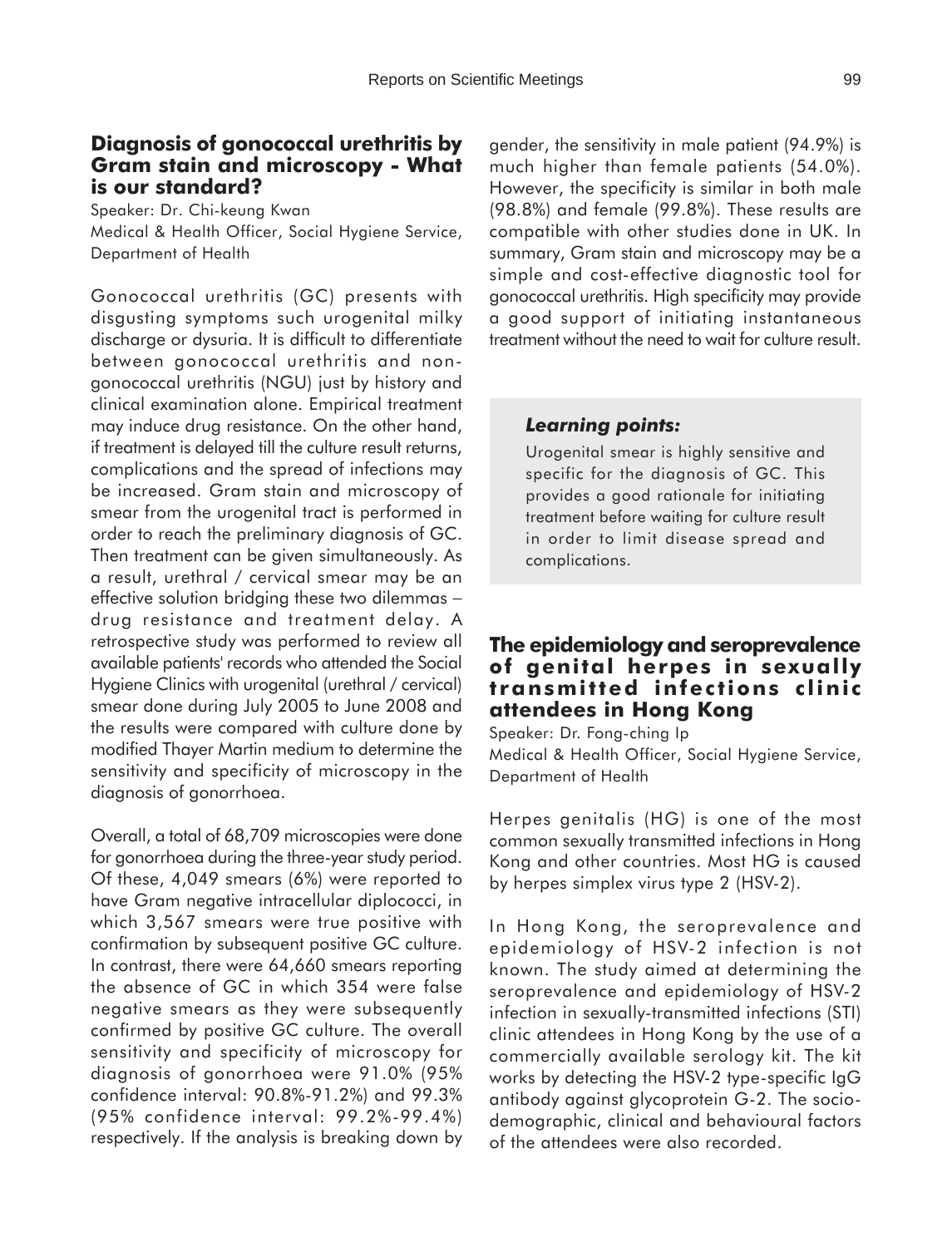A total of 881 serum samples were collected. The overall seroprevalence of HSV-2 in STI clinic attendees in Hong Kong was 24.2% with a male and female prevalence of 13.5% and 36.7% respectively. The seroprevalence in commercial sex workers (CSW) was 60.8%. The risk of HSV-2 seropositivity was found to be independently associated with older age, female gender, married people, occupation as CSW, presentation of genital ulcer, past history of STI and multiple lifetime sex partners.

#### *Learning points:*

This study shows that the seroprevalence and risk factors of HSV-2 infection in STI clinic attendees in Hong Kong were comparable to other countries.

# **Study on** *Staphylococcus aureus* **colonized in patients with atopic dermatitis and their close contacts**

Speaker: Dr. Mona LS Chiu

Medical Officer, Department of Medicine and Therapeutics, Prince of Wales Hospital

*Staphylococcus aureus* (*S. aureus*) is commonly colonized in patients with atopic dermatitis (AD). The close contacts of AD patients may act as a reservoir for the bacteria. Fifty AD patients with their respective close contacts were recruited and compared with non-AD controls. Close contact of AD patients had a significantly higher rate of S. aureus colonization. *S. aureus* colonization was the independent predictive factor for moderate to severe AD after adjusting for other confounding factors in regression analysis. All of the isolates in the study were sensitive to cloxacillin.

The investigator concluded that anterior nares of the close contacts of AD patients were potential reservoirs of *S. aureus*. Cloxacillin was the antibiotics of choice in the treatment of infective complication of AD.

#### *Learning points:*

*S. aureus* is commonly colonized in patients with atopic dermatitis (AD). Anterior nares of the close contacts of AD patients were potential reservoirs of *S. aureus*.

# **Atopic eczema: the impact on quality of life of patients**

Speaker: Dr. Carmen KM Lam

Medical & Health Officer, Social Hygiene Service, Department of Health

Atopic eczema (AE) is a major public-health problem worldwide which affects 2-7% of the adult population and 10-15% of children. AE has significant impact on the quality of life in both children and adult patients. This results in psychosocial disturbances in patients, especially in terms of self-image which may lead to reduction in self-esteem and their ability to cope with the disease and adherence to treatment. The relationship between severity of skin diseases and quality of life is complex. Patients with mild AE may report severe subjective symptoms of disfigurement, social stigma or some disruption of the lifestyle resulting from skin diseases that may endanger quality of life. The assessment of the impact and morbidity of the disease is difficult as there is lack of endpoint that can be measured like quantitative parameters. Therefore, clinical scoring system of quality of life assessment is important. Also, there is very limited data on this aspect in the local population.

A cross-sectional descriptive study was conducted in Social Hygiene Service to assess the health-related quality of life (HRQoL) of Chinese population with atopic eczema attending government dermatology clinics in Hong Kong from October 2008 to February 2009 using SF-36, Dermatology Life Quality Index (DLQI) and Children's Dermatology Life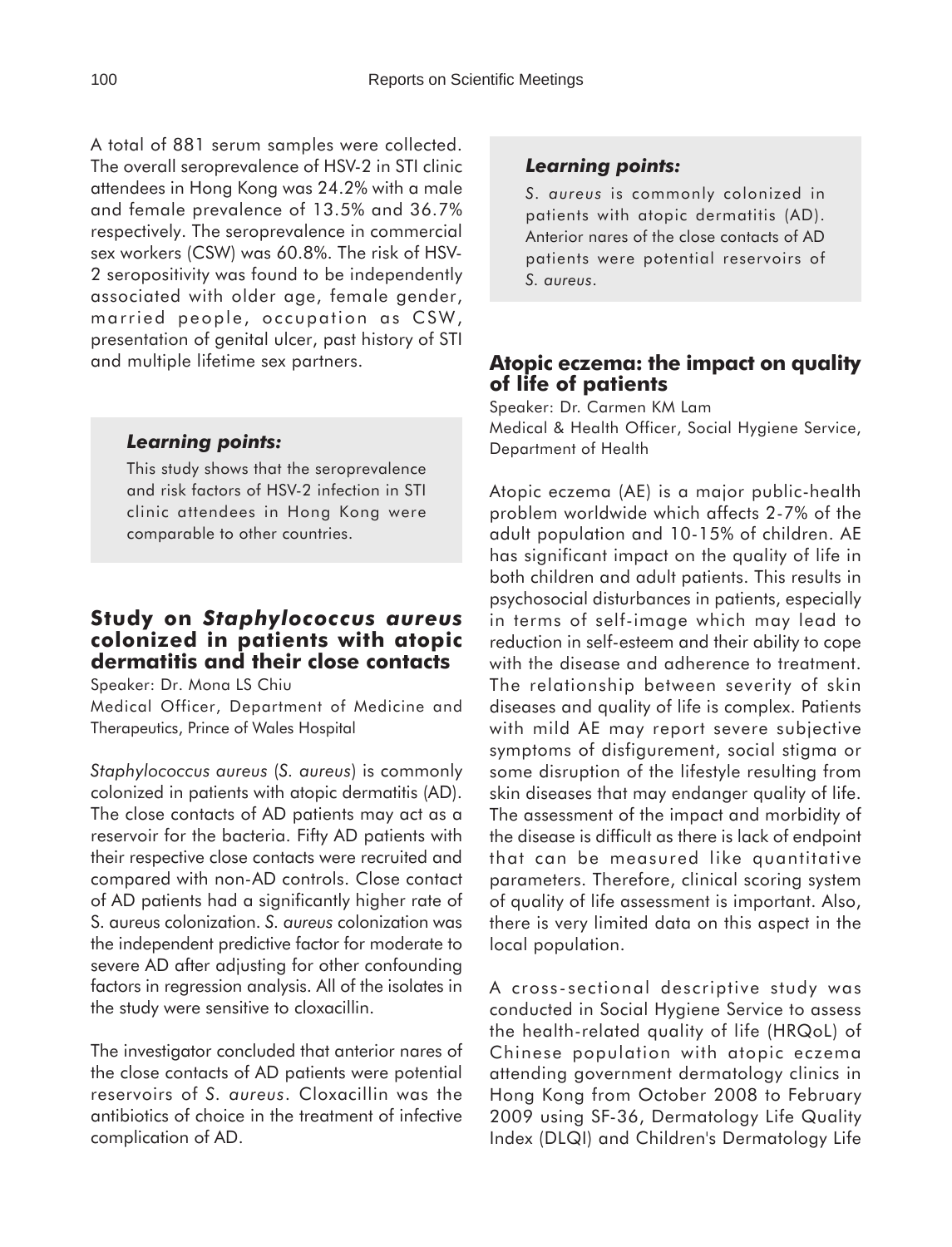Quality Index (CDLQI). The results were compared with that of normal population and other diseases. The correlation between various HRQoL instruments was evaluated and the relationship between self reported HRQoL instruments and the physician assessed diseases severity, i.e. SCORing Atopic Dermatitis (SCORAD) was identified.

120 patients were recruited in this study (70 children and 50 adults). Patient with AE were found to have impairment of quality of life when compared with that of the general population. The mental component summary (MCS) of SF-36 correlated with other HRQoL instruments including DLQI, CDLQI significantly. However, the physical component summary (PCS) of SF-36 did not correlate or correlated weakly with other HRQoL instruments. The clinical severity assessed by SCORAD correlated weakly with components of SF-36, including PCS and MCS. For DLQI, CDLQI and sleep loss, SCORAD correlated with them moderately.

#### *Learning points:*

The quality of life of AE patients was affected in local population. Its mental impact was comparable to other medical conditions that were well known to cause significant morbidity and mortality. Physicians should assess the psychological impact of AE patients during consultations and multidisciplinary approach may benefit these patients.

# **Carriage of genitotropic human papillomaviruses on fingers**

Speaker: Dr. Alice YK Chan Private practice, Hong Kong

The objectives of the study are, firstly, to find out whether patients with genital warts carry the genitotropic human papillomavirus (HPV) DNAs on their hands and fingers; secondly, to determine the prevalence of genitotropic HPV DNAs on hands and fingers of individuals with or without genital warts in a group of patients with sexually transmitted disease; thirdly, to compare the HPV genotypes detected from genital warts or genital area with the HPV genotypes detected on hands and fingers and fourthly, to identify the risk factors of carrying the genitropic HPV DNAs on hands and finger.

This study recruited 163 female patients with different types of sexually transmitted diseases. Ninety patients had genital warts and 73 patients had different sexually transmitted diseases other than genital warts. Separate cytobrushes were taken from the surface of genital warts or genital surface and hands and fingers. Buffered saline was used to moisten the cytobrushes in the collection tube and then examined for the presence of HPV DNA by polymerase chain reaction. Sexual history, demographic data, sexual practice, barrier contraceptive method and habits such as smoking were obtained from the patient's notes and the subject's last time of hand washing was recorded.

HPV DNAs could be detected in 19 out of 90 patient's hands and fingers among those patients with genital warts (21.1%) including the compatible and unidentified types because of insufficient DNA. Same type of HPV DNAs was identified in both the genital warts, hands and fingers in 10 patients (11.1%). Comparing to those patients without genital warts, HPV DNAs were only found in 4 out of 73 patient's hands and fingers (5.5%) including the compatible